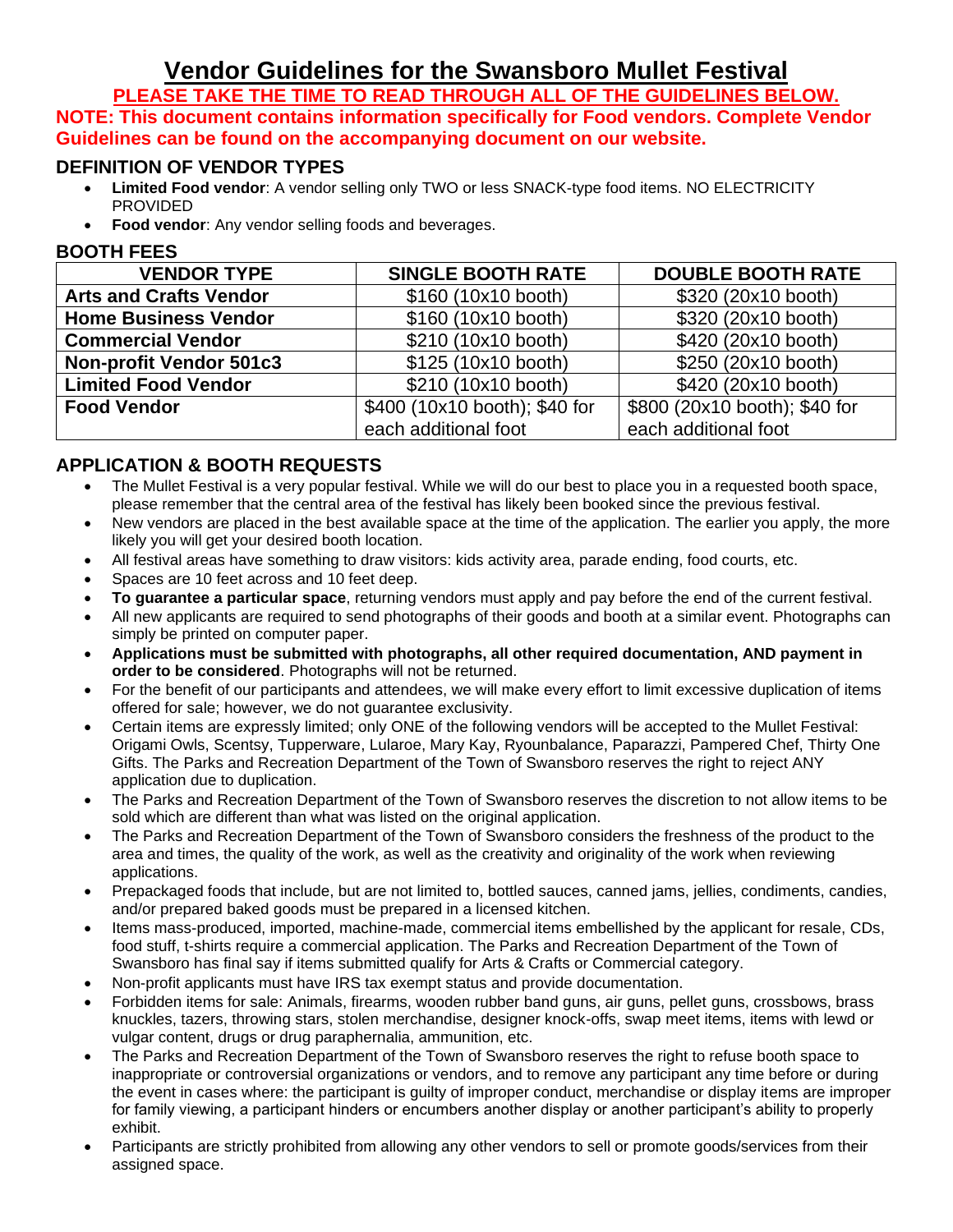- No items featuring the festival logo are permitted.
- The Parks and Recreation Department of the Town of Swansboro has final approval of ALL items to be sold.
- Emailed applications are permitted if paying with credit card. All applications must include all documentation, signatures, and payment.
- All vendors are required to have a North Carolina Sales Tax ID number. If you do not already have one, you can obtain one by completing the NC-BR form at [http://www.dornc.com](http://www.dornc.com/) or by calling the NC Department of Revenue at 877-252-3052.
- Non-fodd vendors are recommended to provide evidence of a COI (Certificate of Insurance) covering the dates of the event with a minimum coverage of \$500,000 and naming the Town of Swansboro as an Additional Insured.
- Any vendor sampling or selling food or alcohol is **REQUIRED** to have a COI covering \$1,000,000 liability and naming the Town of Swansboro, 601 W. Corbett Ave, Swansboro, NC 28584, as an Additional Insured.
- Application must have signature agreeing to the liability/hold harmless statement and agreement.
- Your check will be deposited upon processing and approval of your application.
- Vendors will be charged a \$30.00 processing fee for checks returned for insufficient funds.

#### **VENDOR REQUIREMENTS**

- Each participant is responsible for their own insurance, licenses, and permits.
- Sales tax collection and payment to the State of North Carolina is the responsibility of the participant.
- Food vendors are required to complete a health department application which needs to be received by the health department **no later than one month prior to the festival**. The Onslow County Health Department will inspect on Saturday morning.
- All vendors should have prices clearly marked.
- Tents must comply with all NC Fire Code and are subject to inspection by the area Fire Chief or Fire Marshal.

### **CANCELLATIONS**

- The Town of Swansboro reserves the right to remove any participant at any time during the event due to violation of festival guidelines and rules.
- There will be NO refunds once you have been accepted as a participant even in the event of inclement weather, catastrophic event, war, government action, strikes, or other matters beyond the control of the Town of Swansboro.

#### **FOOD VENDOR DETAILS**

- Food vendor spaces are 10x10 feet. When reserving your space, be sure to include the length of any trailer tongues. If your trailer extends beyond the 10x10 width, you must pay for an additional booth space.
- Food vendors are required to complete a health department application which needs to be received by the health department **no later than one month prior to the festival.** The Onslow County Health Department will inspect on Saturday morning. Link for health department permits: <http://www.onslowcountync.gov/DocumentCenter/Home/View/967>
- You must bring your own ice. Limited ice may be available to be purchased and hand-trucked from Casper's Marina.
- You are required to have ground cover for your entire booth that extends 3 feet in front and on side of your booth in an effort to keep the grounds clean.
- Several gray water barrels will be placed in the Food areas. Please use them for Gray Water only. Do not dump oils, grease, batter, or like materials in the gray water barrels, or in the portable toilets.
- Food vendors should have a COI (Certificate of Insurance) covering \$1,000,000 liability.
- Food vendors should bring everything they need to operate their booth, as well as food grade hoses, handwashing sinks, hand soap, extension cords, fans, etc.
- Food vendor electricity is limited and is restricted to area availability. We recommend bringing a generator as a backup.
- Any food vendor who is cooking on site is required to have a portable fire extinguisher accessible at all times. Extinguishers should meet all NC Fire Code and are subject to inspection by the area Fire Chief or Fire Marshal.

# **ELECTRICITY**

- Electricity is provided to full food vendors with payment.
- Electricity is NOT provided to Limited food vendors.
- You cannot direct wire into electrical boxes.
- Electrical outlets are limited and are offered on a first come first served basis. In order to ensure adequate power, you must provide the TOTAL voltage and number of amps your equipment draws with this application. Please include all types of equipment you will be using. It is strongly recommended that you bring a generator as a backup. Power strips are not allowed.
- Whisper-soft generators can be used outside of the Food area. Generators that make noise may be shut down by discretion of the Town of Swansboro without refund.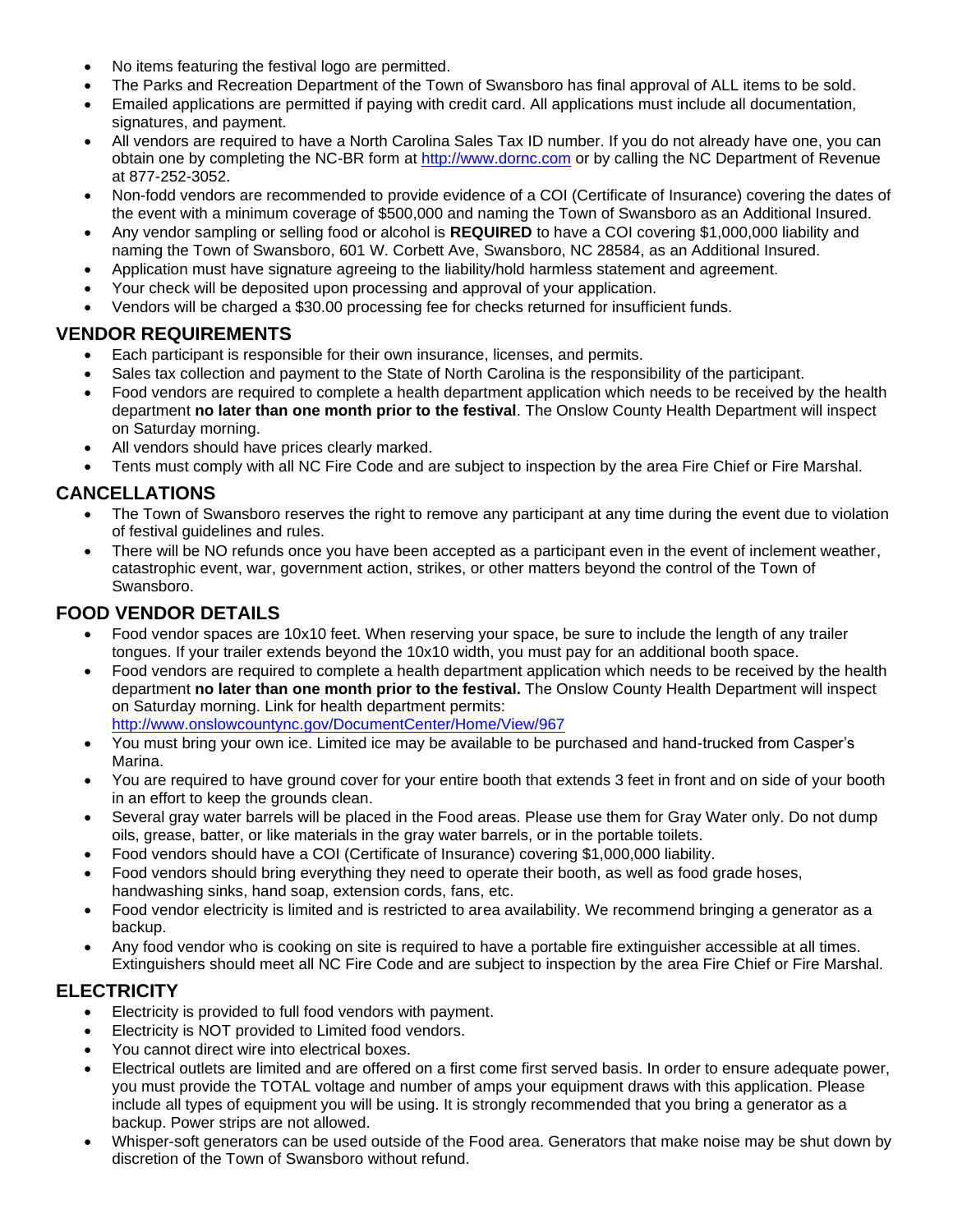# **SAFETY**

- First and foremost: Safety is everyone's responsibility. If you see anything that could or might be a safety hazard, notify the festival staff immediately.
- Electrical do not direct wire into electrical panels; this is illegal and when found, it will be disconnected, and you will not be allowed to hook up to power. You may also be subject to fines and/or arrest.
- Littering vendors are responsible for removing their own garbage including boxes and packaging.
- Dumping do not dump vegetable oil or grease onto the ground. This is illegal and you may be subject to fines and/or arrest.
- Hand sanitation hand-washing stations are provided next to the portable toilets.
- Pets Do not bring your pets. Pets are not allowed in the festival area or in your vehicles.
- Vehicles Absolutely NO vehicles will be allowed to be driven on, off, or through the festival area during festival hours.
- Follow all current COVID guidelines regarding social distancing, masking, etc.

# **HOLD HARMLESS STATEMENT AND AGREEMENT**

*Submission of application indicates that participant hereby indemnifies and shall defend and hold harmless the Town of Swansboro, their employees, and their volunteers from and against all suits, actions, legal or administrative proceedings, claims, demands, damages, liabilities, monetary loss, interest, attorney's fees, costs and expenses of whatsoever kind or nature arising out of the participant's participation in the Festival, including those arising from damage to property or injury to or death of participant, its customers, volunteers, employees, or subcontractors, whether arising before, during, or after the Festival and in any manner directly or indirectly caused, or contributed to in whole or in part, by reason of any act, omission, fault, or negligence of participant or its customers, volunteers, employees, agents or subcontractors.*

*Further, that the participant releases the Town of Swansboro from any and all liability for loss or damage to property and merchandise used or sold by the participant in the operation of the booth due to theft, fire, storm, flood, and damages through any force of nature or otherwise.*

*The participant grants the Town of Swansboro permission to use any photographs, motion pictures, videos, recordings or any other record of participation in the Festival.*

#### **CHECK-IN AND SETUP**

- Vendor check-in will begin on Saturday at 5:30am. Food vendors with trailers will be placed on Friday night at 11PM.
- Any vendor arriving after 8:00 AM will be required to hand truck their items to their space.
- Check In WITH YOUR VEHICLE/EQUIPMENT/TRAILER at First Citizens Bank on 302 Main Street, Swansboro
- **PLEASE ONLY ENTER to Main Street from Highway 24.**
- This is to be the **ONLY** entry into the vendor area by vendors.
- Your booth space will be verified at check in. ALL VENDORS MUST FOLLOW CHECK IN PROCEDURE.
- DO NOT GO TO YOUR BOOTH SPACE EVEN IF YOU ALREADY KNOW YOUR SPACE NUMBER \*\*\* (due to unforeseen reasons, we might have had to adjust your booth space)
- **Only (1) vehicle per vendor space will be permitted at VENDOR CHECK-IN and within FESTIVAL AREA at a time.**
- If you have **more than one vehicle to unload,** you must unload quickly and leave the festival area then you may use the pass for the other vehicles to enter one at a time. You must follow traffic pattern of entering festival area at First Citizens Bank to re-enter for all vehicles. All other vehicles must be parked outside of festival area while waiting to unload. **Remove vehicle from Festival Area prior to setting up. All Vendor vehicles should be off the street by 8:00AM.**
- Your selling space may not encroach on vendors in adjacent spaces. There is NO space between spaces, so measure carefully and thoroughly.
- No signs or exhibits outside of your booth area.
- Vendors provide their own tables, chairs, display unit, tent canopy, etc.
- In order to maintain the orderly movement of the crowd, merchandise may not project into walkways or neighboring display spaces. All sales, conducting of demonstrations, distribution of written materials, and any other commercial, promotional and charitable solicitation activities must be conducted **within the participant's assigned space**. Vendor booths will be checked throughout the event for quality control. Any vendor in violation will be asked to leave the festival without refund.
- As a vendor in our event, it is the expectation of the committee that every person working in your booth will do their best to serve every guest with honor, dignity, and respect. In addition, we expect vendors to treat other vendors as well as volunteers and members of the Town of Swansboro in the same manner. Our goal as a committee is that you will join us to protect and build the long-term viability of the event. Failure to comply with our hospitality expectations can result in vendors being asked to leave and not to participate in future years.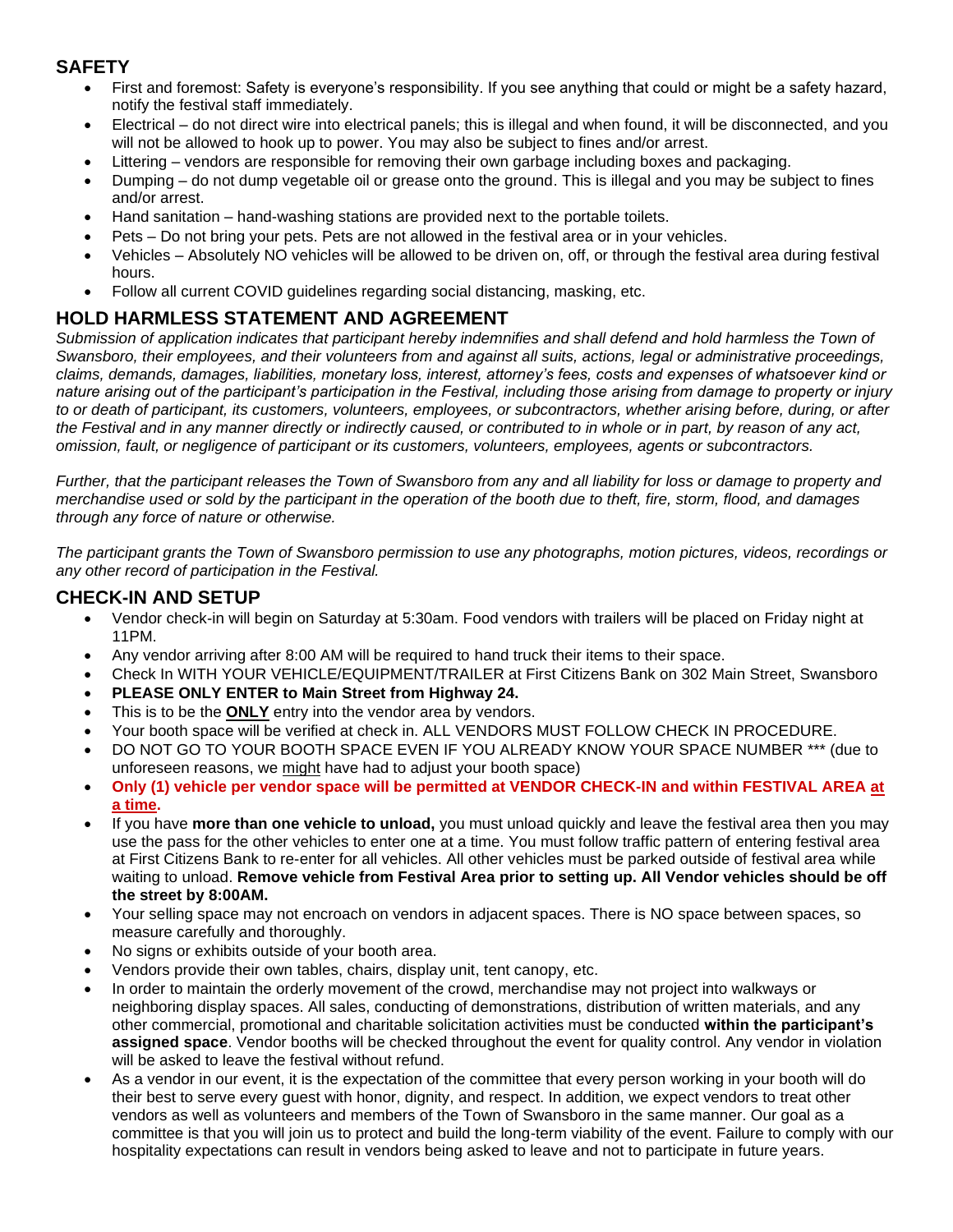# **PARKING**

• There is NO designated Vendor parking area. Parking is available on side streets wherever there is not a NO Parking sign. **Parking is also available at Ward Farm off Highway 24 behind the Hampton Inn and at the Park Office parking area at 830 Main Street Extension. There will be shuttle service available beginning at 6:00 AM. See map for parking locations.**

### **EVENT INFORMATION**

- Festival vendor hours 9am-6pm (Saturday) 10am-5pm (Sunday)
- No vehicle is allowed within festival area for breakdown until Sunday at 6pm when streets reopen. **Booths must remain open until 6PM on Saturday.** Vendors with their own lights are welcome to stay open on Saturday night during the evening concert.
- Vendors wishing to remove product from booths on Saturday night will need to use hand trucks. **Limited access by vehicle for restocking will be given to vendors AFTER the streets are cleared on Saturday (approximately 10:30 PM) and before 8AM on Sunday. Please use extreme caution and depart quickly to keep streets clear.**
- Swansboro Festival is not responsible for your booth or contents within. Security is provided within the day and overnight hours, but items are left at your own risk.
- In the event of inclement weather check our phone 910-326-2600, website [www.swansborofestivals.com](http://www.swansborofestivals.com/) for update. The festival will only be cancelled in the case of a state of emergency as determined by the Town of Swansboro. No refunds or credits will be given.
- This is a family-oriented festival for spectators of all ages and exhibited work must be in keeping with this atmosphere. The committee reserves the right to remove work that violates any of the festival rules.
- You are responsible for your own required Sales Tax ID Number processing.
- You are responsible for removal of all your trash/garbage/boxes etc. upon exit. DO NOT LEAVE ITEMS AT YOUR SPACE
- We do not refund booth fees as stated in your application due to weather related conditions or cancellation on your part.
- You must not extend past your 10x10 space and are not allowed to sell or promote outside of your booth.
- We do not provide tent/table/chair, etc. **OR ELECTRICITY [Exception: Food vendors in Food Court] .**
- Music in booths should be held to a minimal level and will be monitored by committee in the event of complaints.
- Restrooms are available near the Visitor's Center and the Kid's Area at First Citizens Bank.
- If you need assistance, please locate a Festival volunteer wearing an official shirt or come to Information Booth located at the Visitors Center.
- You have been accepted to sell the items on your application. Any items not consistent with the show guidelines may need to be removed.

# **REGISTRATION FOR NEXT YEAR**

- Throughout the morning, vendor chair will be visiting booths to determine booths that will be invited to return next year.
- Saturday afternoon, the vendor chair will provide information regarding next year's registration by visiting your booth. Vendor chair will return to each booth ONLY ONCE on **Sunday morning or early afternoon** in order to collect next year's application and fee. If you should miss vendor chair returning to your booth, you will need to bring registration/payment after 2:30 pm to VIP tent area at the main stage and ask for vendor chairperson. Unsold returning vendor spaces are available for sale from 3-5:30pm in the same area. After 5:30PM, the new vendor application process and price will need to be used.

#### **NO DOGS OR ANIMALS OF ANY KIND ARE ALLOWED WITHIN FESTIVAL AREA**

*We thank you for your participation at the Swansboro Festival and we look forward to being able to accept your application year after year by your support of our guidelines.**Questions or Information prior to festival ….910-326-2600 or email* [dpylypiw@ci.swansboro.nc.us](mailto:dpylypiw@ci.swansboro.nc.us) or [astanley@ci.swansboro.nc.us](mailto:astanley@ci.swansboro.nc.us)

# **CHECK OUT PROCEDURE**

- At 5PM on Sunday, please begin packing up your booth. Please do not pack up prior to 5PM. Doing so sends a message that the festival has ended, and the customers leave. Vendors who pack up prior to 5PM will not be allowed to return next year.
- When your booth is completely packed up, your tent is down, and everything is packed and ready to be loaded, a festival volunteer will give you a pass to bring in your vehicle.
- Once you have a vehicle pass, you will enter through the **SAME TRAFFIC PATTERN** used when you checked in to the festival.
- When your vehicle arrives at your site, please quickly load your items, ensure you have left behind no merchandise or garbage, then pull out your car in the established traffic pattern.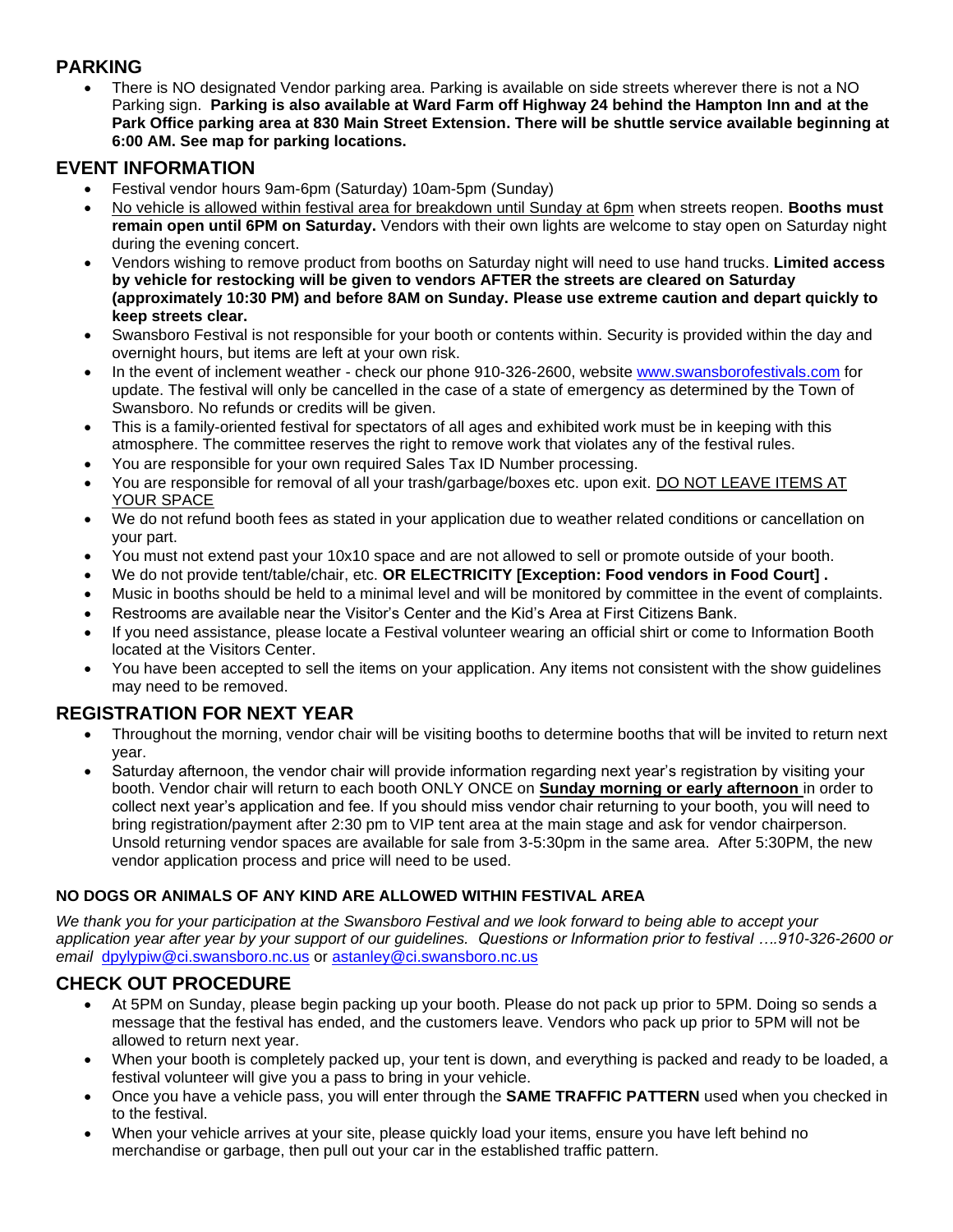• You will be able to pull in ONE vehicle. **If you have more than one vehicle,** one will have to leave the area before another vehicle is allowed to enter.

#### **VISITOR INFORMATION**

Please visit the following sites for information on accommodations, dining, etc.: Swansboro Tourism Development Authority: https://visitswansboro.org/ Swansboro Area Chamber of Commerce:<https://swansborochamber.org/>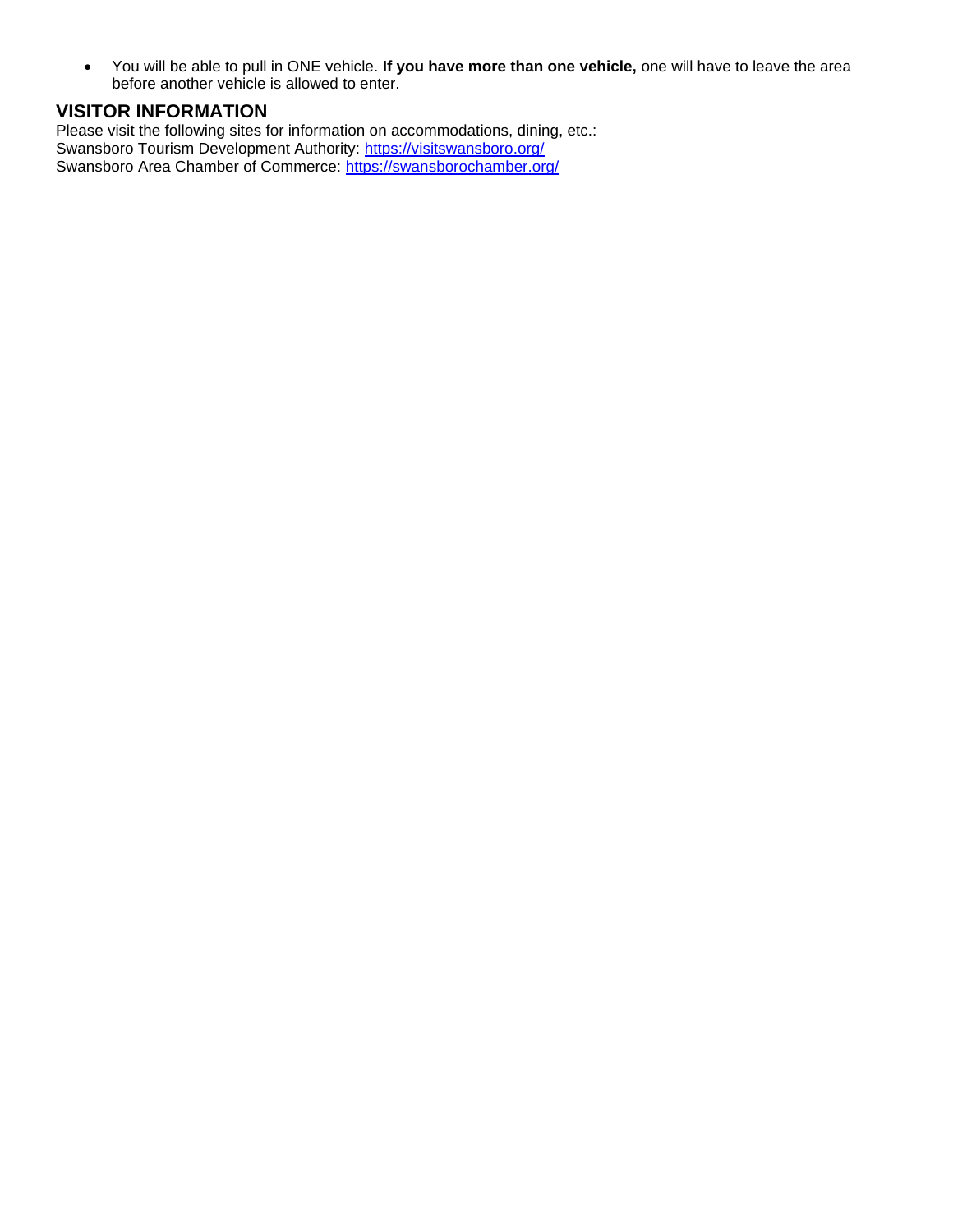| [print and complete the pages below]<br><b>Mullet Festival LIMITED Food Vendor Application</b><br>Swansboro Mullet Festival, Saturday & Sunday October 8-9, 2022<br>Festival Hours: Saturday 9:00am - 6:00pm, Sunday 10:00am - 5:00pm (Vendors<br>may choose to stay open on Saturday until 10:00pm)<br>Completed application with signature, payment, photos, and documentation<br>should be MAILED to: |  |  |  |  |                                                                                                                                                              |
|----------------------------------------------------------------------------------------------------------------------------------------------------------------------------------------------------------------------------------------------------------------------------------------------------------------------------------------------------------------------------------------------------------|--|--|--|--|--------------------------------------------------------------------------------------------------------------------------------------------------------------|
|                                                                                                                                                                                                                                                                                                                                                                                                          |  |  |  |  | <b>Town of Swansboro, Attn: Parks &amp; Rec Dept;</b><br>601 West Corbett Avenue; Swansboro, NC 28584<br>Checks should be made payable to: Town of Swansboro |
| <b>MAKE COPIES FOR YOUR FILES</b><br><b>Please PRINT clearly</b>                                                                                                                                                                                                                                                                                                                                         |  |  |  |  |                                                                                                                                                              |
|                                                                                                                                                                                                                                                                                                                                                                                                          |  |  |  |  |                                                                                                                                                              |
| Contact                                                                                                                                                                                                                                                                                                                                                                                                  |  |  |  |  |                                                                                                                                                              |
|                                                                                                                                                                                                                                                                                                                                                                                                          |  |  |  |  |                                                                                                                                                              |
|                                                                                                                                                                                                                                                                                                                                                                                                          |  |  |  |  |                                                                                                                                                              |
|                                                                                                                                                                                                                                                                                                                                                                                                          |  |  |  |  |                                                                                                                                                              |
|                                                                                                                                                                                                                                                                                                                                                                                                          |  |  |  |  |                                                                                                                                                              |
|                                                                                                                                                                                                                                                                                                                                                                                                          |  |  |  |  |                                                                                                                                                              |
|                                                                                                                                                                                                                                                                                                                                                                                                          |  |  |  |  |                                                                                                                                                              |
| Check number of spaces below (definition of food vendor in vendor guidelines).                                                                                                                                                                                                                                                                                                                           |  |  |  |  |                                                                                                                                                              |
| LIMITED Food Vendor [\$210 per 10'x10' space]: $\qquad #$ of spaces _______ x \$210 = ______                                                                                                                                                                                                                                                                                                             |  |  |  |  |                                                                                                                                                              |
| Vendors using this application are limited to TWO or less SNACK-type Food items. POWER is NOT<br>provided. Vendors may or may not be located in the designated food areas. Quiet generators are<br>permitted.<br>List and describe all items to be sold:<br><u>List and describe all items to be sold:</u>                                                                                               |  |  |  |  |                                                                                                                                                              |
|                                                                                                                                                                                                                                                                                                                                                                                                          |  |  |  |  |                                                                                                                                                              |

#### \_\_\_\_\_\_\_\_\_\_\_\_\_\_\_\_\_\_\_\_\_\_\_\_\_\_\_\_\_\_\_\_\_\_\_\_\_\_\_\_\_\_\_\_\_\_\_\_\_\_\_\_\_\_\_\_\_\_\_\_\_\_\_\_\_\_\_\_\_\_\_\_\_\_\_\_\_\_\_\_\_\_\_\_\_\_\_\_\_\_\_\_\_\_\_\_\_\_\_\_\_\_\_\_\_\_\_\_\_\_\_\_\_\_\_\_\_\_\_ **FOOD PREPARATION IS NOT ALLOWED UNTIL A PERMIT IS ISSUED BY THE ONSLOW COUNTY HEALTH DEPARTMENT.**

[attach additional sheets, if needed]